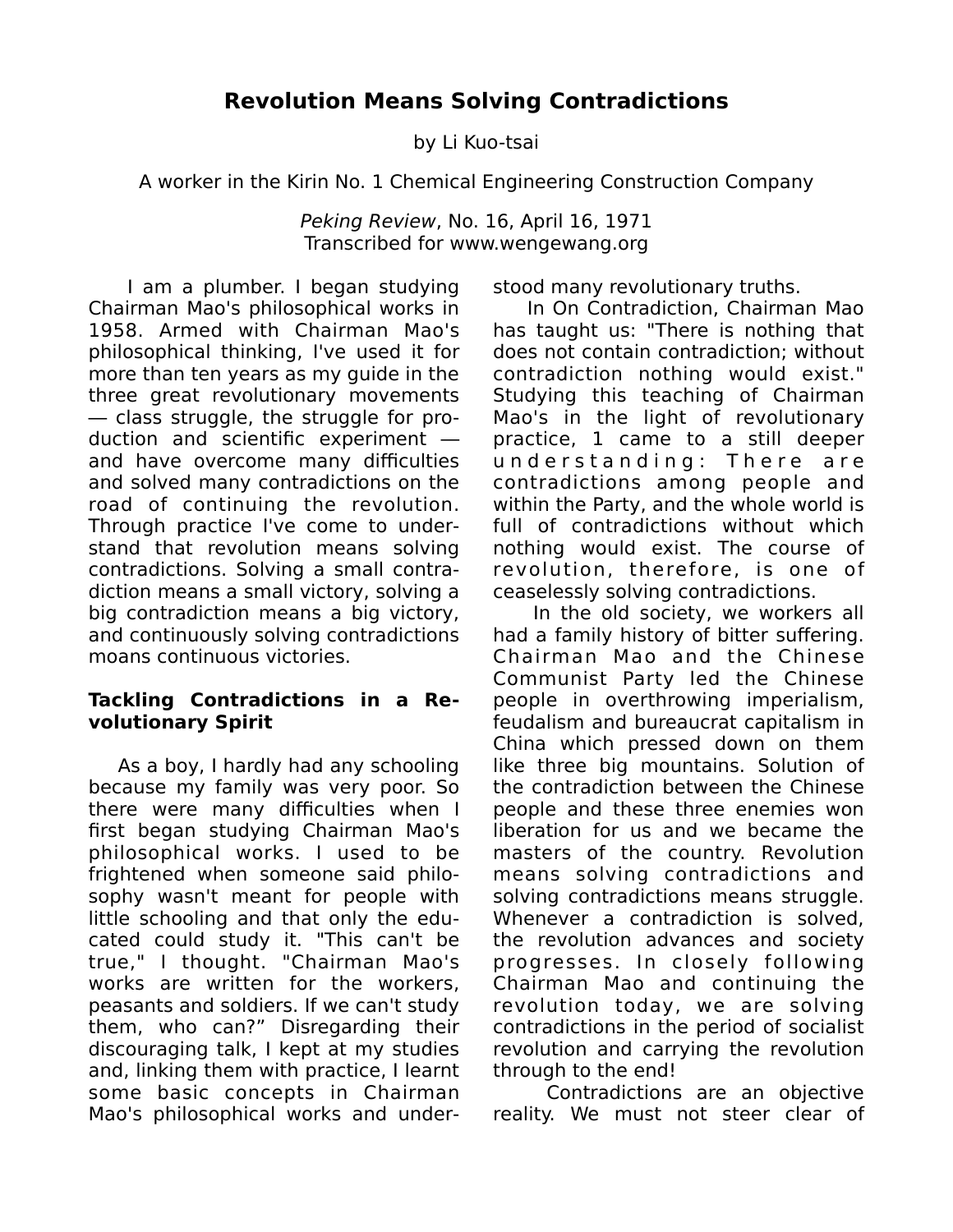contradictions that crop up in the course of the revolution, but the attitude we take to solve them should be an active one. In 1960, the Kirin Chemical Plant started building some acid-resisting towers with imported stainless steel. When the whole project was half finished, the Soviet revisionists tore up the contracts and refused to supply any material. They thought they could strangle us in this way. What should we have done? Chairman Mao taught us: "We the Chinese nation have the spirit to fight the enemy to the last drop of our blood, the determination to recover our lost territory by our own efforts, and the ability to stand on our own feet in the family of nations." I told myself: 'The Soviet revisionists have torn up the contracts, so what? We'll carry on without their material, and we'll do our job even better! We use stainless steel because it's acid-resistant. Glazed bricks also resist acid, why can't we use them to replace stainless steel?" We made many experiments proving that glazed bricks, which are durable and more economical, exactly served the purpose.

 However, having solved one contradiction, we ran into another. Building a round acid-resisting tower required lots of glazed bricks cut to shape. At first, there was a lot of waste because none of the bricks we cut could be used. Was there any way to solve the problem? Seeing that some of the workers were a bit worried, 1 cheered them up by saying: "Don't worry. Where there's a contradiction, there's a way of solving it. Haven't we succeeded in substituting glazed bricks for stainless steel? Surely we'll find a way to solve the new contradiction arising from cutting glazed bricks."

 Many suggestions were made, but neither metal are cutting nor gas cutting could do the job. When we tried using saws, that also didn't work; hardly had the saws made an impression on the surface of the bricks when their teeth were blunted. Some workers got discouraged at this point. Should we take the bull by the horns or cave in before this new contradiction? Relying on Chairman Mao's philosophical thinking, we pooled our collective wisdom and finally succeeded in making a glazed brick cutting machine which could cut dozens of bricks at once without any waste.

 This machine, which helped solve the problem of cutting glazed bricks, couldn't handle glazed pipes. At this point, someone remarked: "'Let's get the necessary equipment from abroad before we go on with our work." I talked things over with my workmates, and we agreed that since we could find a method to cut glazed bricks, we surely could make a machine to cut glazed pipes. Applying the same principle, we started to make one ourselves. In two weeks we turned out two glazed pipe cutters which cost us only 3.7 yuan whereas an imported cutter of this kind would cost 17,000 yuan. Moreover, our machine was ten times as efficient. It was able to cut a pipe in three minutes as against 30 minutes required by an imported machine. In this way we probed for the correct methods of doing things as we continued our work and, solving one contradiction after another, we soon completed the acid-resisting towers.

 Solving contradictions is a struggle. Wherever there is struggle there is sacrifice. When we have fostered wholehearted devotion to the public interest, we will fear neither hardship nor death in the struggle to transform the objective world, and we will really consider it a great honour to sacrifice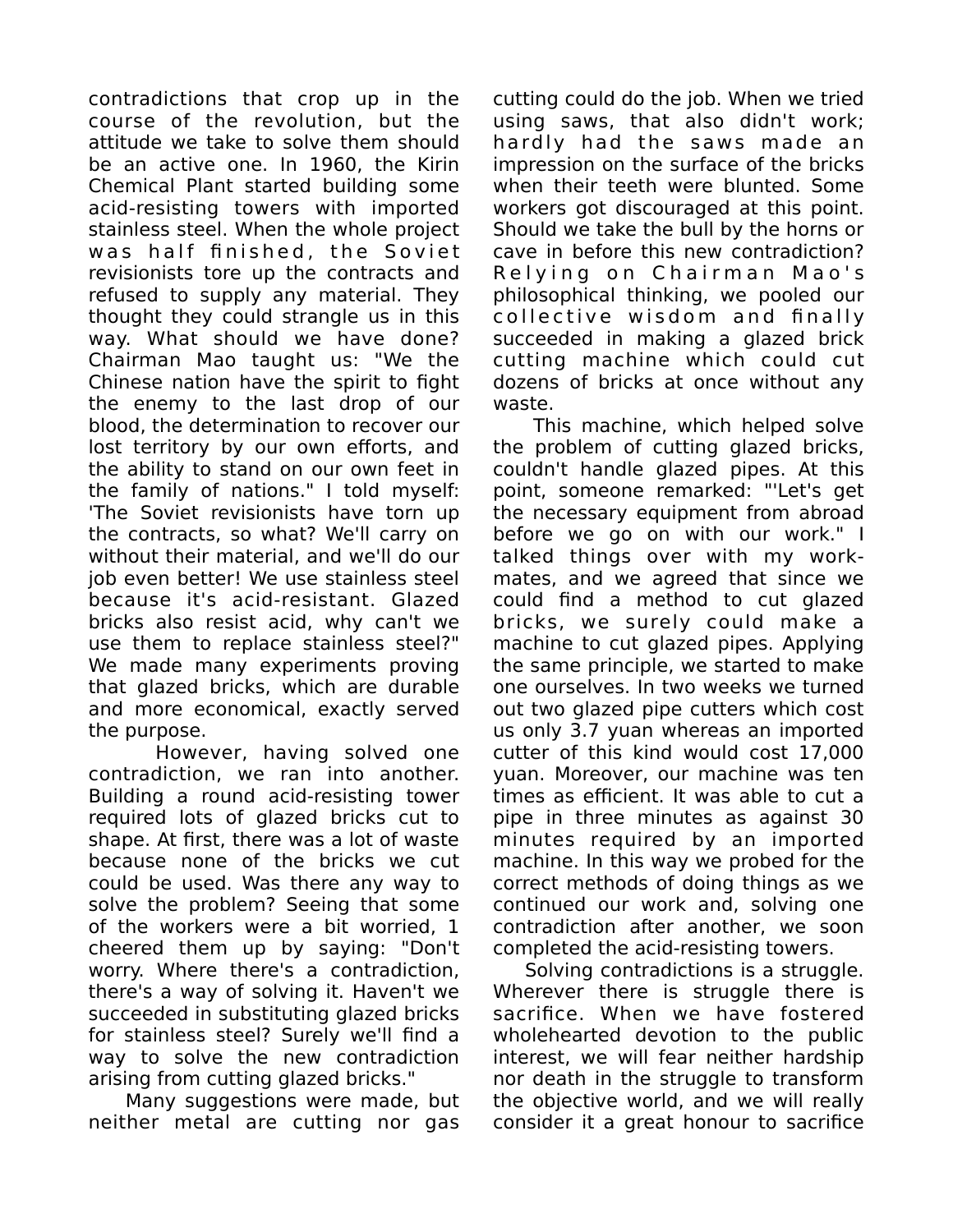for the cause of the revolution.

 An accident during a scientific experiment injured both my eyes, and I was sent to Peking for treatment. While in hospital I heard that a chemical plant there badly needed a large number of bends (pipe elbows), but there were no concrete measures yet for meeting the need. The news made me restless in bed. Refusing to be dissuaded, I bought a train ticket and returned to my factory. When I told my comrades of the plant's urgent need and the significance of supplying the necessary bends, they said: "We'll make Chinese-designed bends and win honour for Chairman Mao. Well do the iob."

 The workers took their bedding to the shops and worked day and night without letting difficulties stand in their way. My eyes became bloodshot and got worse. But when the comrades tried to talk me into going back to the hospital for treatment, 1 replied: "We have to be tough if we want to make revolution." All of us persisted in the battle and in 27 days we built three hydraulic presses for making the bends, thereby fulfilling the important task of aiding our fraternal plant ahead of time.

 Practice has helped me get a deep understanding of the great truth of Chairman Mao's teaching: "The ceaseless emergence and ceaseless resolution of contradictions is the dialectical law of the development of things." The attitude of revolutionary workers towards contradictions is to struggle against them. We rely on the thoroughgoing revolutionary spirit of fearing neither hardship nor death to struggle against heaven and earth and the class enemies. This is our proletarian outlook on contradictions.

## **Analyse and Solve Contradictions**

 Chairman Mao has taught us: "This dialectical world outlook teaches us primarily how to observe and analyse the movement of opposites in different things and, on the basis of such analysis, to indicate the methods for resolving contradictions." Human society progresses in the course of continually knowing and resolving contradictions. Wisdom comes from practice and skill from work. We the proletariat must use Chairman Mao's philosophical thinking to continuously blaze new trails through practice to arrive at the truth.

 At one time, the draining ditch In the Kirin Calcium Carbide Plant was all but clogged up with chemical sludge. Production would be held up if it was not removed promptly. As the ditch was some four kilometres long, ten metres wide and about two metres deep, it would take several hundred workers one year to clear it out. With only 12 men in our group, it was very difficult for us to do such a heavy job within a short time.

 How should we have solved this contradiction? Some suggested using a suction pump. However, this could only drain off the water but not the sludge. We thought about building a dredger, but none of us had ever seen one. Chairman Mao has taught us: "There arc no such things as difficulties for Communists, for they can surmount them." We are vanguard fighters of the proletariat; if we use materialist dialectics as our sharp weapon, we'll be able to take any fortress by storm. Since we are workers with practical experience, we surely could find a way to remove the sludge if we used our brains and thought hard while doing our work.

 First we studied steam boats. When the propellers revolve, they push the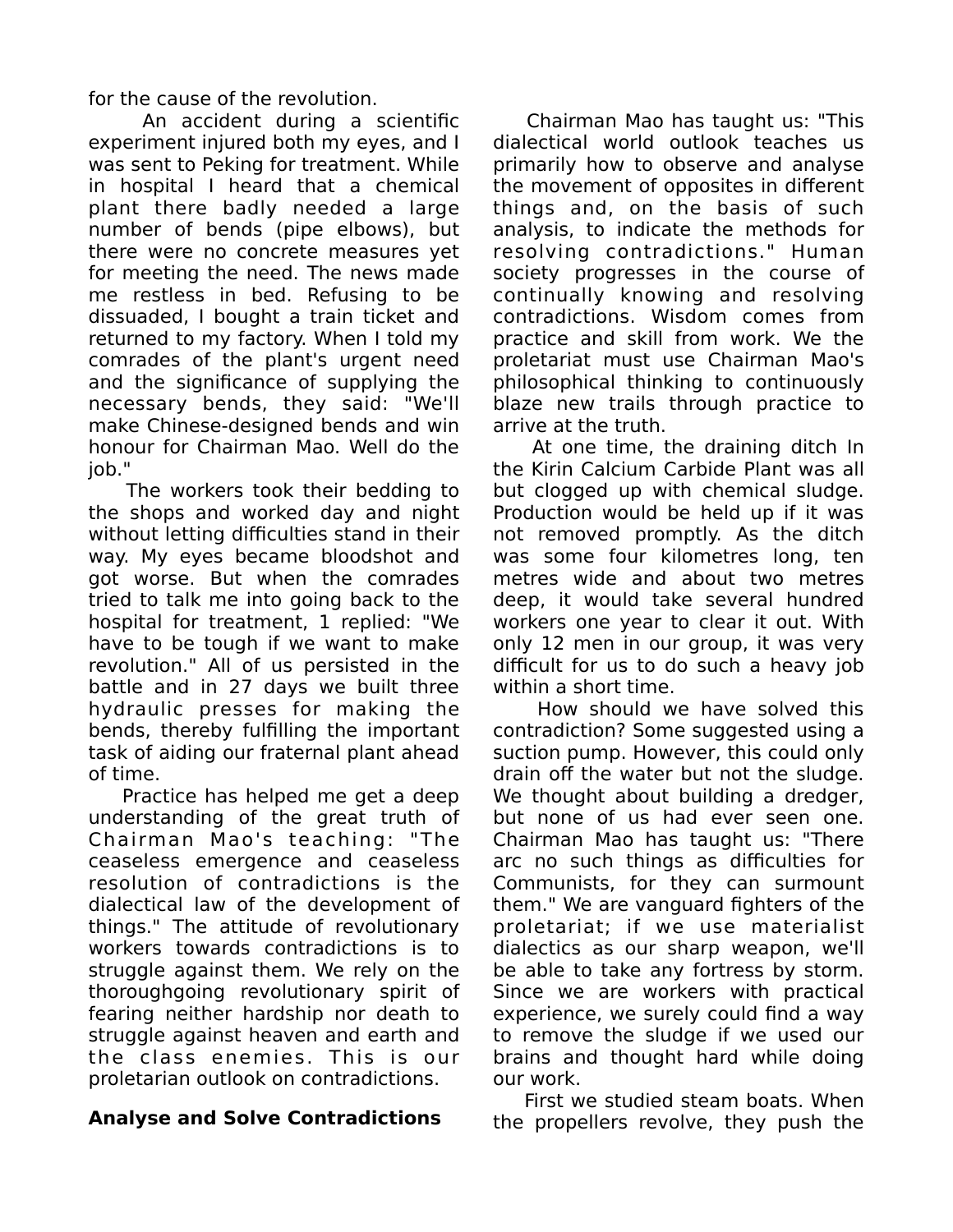water back, and the reaction of the water moves the boat forward. However, the water is not pushed back very far. To make a boat able to push the water ashore, a method has to be found to collect it in a mass. This, of course, cannot be done by an ordinary boat. So we thought about jet planes. Like steam boats, they go forward on the principle of the reaction of forces. These planes have combustion chambers; they take in air through orifices at the front, and the jet ejected through the exhaust nozzles in the rear is powerful and far-reaching. If we could apply this principle to make a boat for dredging, there would be no question of removing the sludge in the ditch.

 On the basis of this principle, we designed a dredging device which gave the expected results. But the ditch was too narrow for the boat to turn round. By applying the same principle as that used in motor cars, we attached a mechanism to the boat enabling it to move forward or backward. In this way, we made the design while going on with our work, and improving it in the course of practice, we gradually enabled our knowledge to correspond with objective laws. After repeating the process of "practice, knowledge, again practice, and again knowledge," we finally succeeded in making the dredger which quickly removed the sludge and cleared the ditch.

When we took part in a rush job to make repairs at a factory in November 1968, some ten reinforced concrete pillars, each more than ten metres high, had to be removed in order to rebuild a workshop. We first spent three days trying to knock them down with big 12-pound hammers but made no progress; we only left some holes in the pillars. Everybody knew that wasn't the way. Anxious about it, I didn't go to bed for several nights. My eyes became bloodshot and my head was swimming. Seeing that I wasn't going to get any rest, some comrades hustled me into a room and locked me in. I still couldn't get to sleep even when I lay on the bed. Suddenly a picture of Tung Tsun-jui using explosives to destroy a pillbox flashed through my mind. Could explosives level the cement pillars quickly and safely? I suggested that we try. The comrades agreed but feared that the blast would damage the workshop's equipment, pipes and wiring.

 How to go about it? We used Chairman Mao's philosophical thinking to analyse the question of explosives and concluded that they are most effective against hard objects and less useful against soft objects. Basing ourselves on this analysis, we wrapped thick straw matting around the pillars before setting off the blasts. It worked. When the blasts came, the reinforced concrete pillars flew into pieces, while the equipment, pipes and wiring were not affected. The rush job was thus completed in 15 days and nights.

 Practice has proved to me that materialist dialectics is the key to the treasure house of the universe. If we get a firm grip on this ideological weapon, we can see clearly and become wiser and can know and grasp the laws governing objective things and overcome difficulties in moving ahead.

## **Resolving Contradictions in Struggle Between the Two Lines**

 In my work I often run up against specific contradictions in production. Of course all these contradictions should be resolved by applying Chairman Mao's philosophical thinking.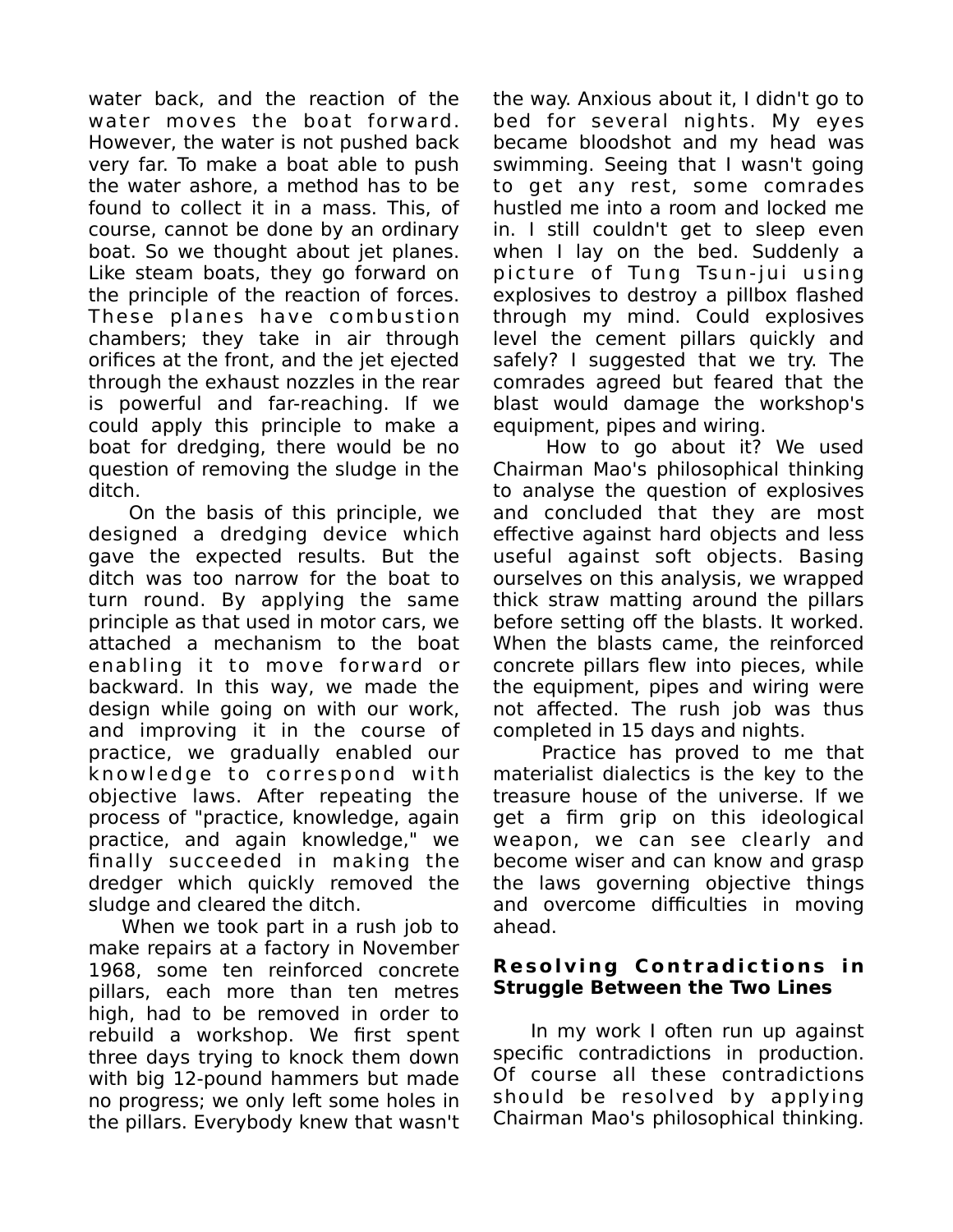But the purpose of our studying Chairman Mao's philosophical thinking is primarily to apply it to guide us in class struggle and to solve the principal contradiction of the struggle between the proletarian revolutionary line and the bourgeois reactionary line. Only in this way can we continue the revolution and consolidate and strengthen the dictatorship of the proletariat. If we are engrossed in grasping specific contradictions in production, we'll lose our bearings in the complicated class struggle and the struggle between the two lines and vacillate. Only when we implant the Party's basic line in our minds can we have a clear political orientation.

 During the Great Proletarian Cultural Revolution, we severely criticized the counter-revolutionary revisionist rubbish of "giving first place to technique" and understood more clearly that whether we gave first place to technique or let politics take command was a struggle between the capitalist road and the socialist road and between the two lines. The renegade, hidden traitor and scab Liu Shao-chi and his agents insisted on "giving first place to technique" to realize their aim of restoring capitalism,

 Last year, eight young workers joined our team. At first, they worked quite well. But they soon became unwilling to be plumbers, thinking that the work was exhausting and dirty. One time when we were making pipe elbows, all of us were tired and soaked in sweat. One of them remarked how much one had to sweat in this work. We told him: "In making revolution, we must not be afraid of sweating and getting tired. We should take up the heavy load for the revolution even if our sweat is enough to float a ship."

Later, I thought that education in

ideology and political line should not be done piecemeal. We should fundamentally raise the young workers' consciousness of class struggle and the struggle between the two lines and help them mature into successors to the revolutionary cause.

 At a class education meeting, I said to Comrade Pao Ching-hung, a veteran worker in our team, "Pao, how about you telling us about how you were exploited and oppressed by the landlord and how you and your elder brother had to beg a living in the old society. . . ." As Pao gave his account in nearly half a day, the young workers got a profound education from the contrast between the new and old societies. In the light of the ideas that made the young workers feel they had grievances in making pipe elbows, we talked to them about this kind of highpressure elbow in connection with our team's history of struggle. Small as the elbow is, I told them, it was also a product of our struggle against the counter-revolutionary revisionist line and against the imperialists and revisionists.

 Before the Great Proletarian Cultural Revolution, we imported these elbows from capitalist countries which tried to make as much trouble as they could for us. We workers made up our minds to change the situation by making the elbows ourselves. We encountered many difficulties in our experiments. For example, while a locomotive pulling a train needs a pressure of 17 atmospheres, it calls for a pressure of 600 atmospheres to make the elbows. Technically and in equipment, many difficulties had to be overcome. One reactionary "authority" tried to bluff us: "An oxygen cylinder which can stand a pressure of 100 atmospheres rises about 300 metres when it explodes. Since 600 atmospheres are needed in